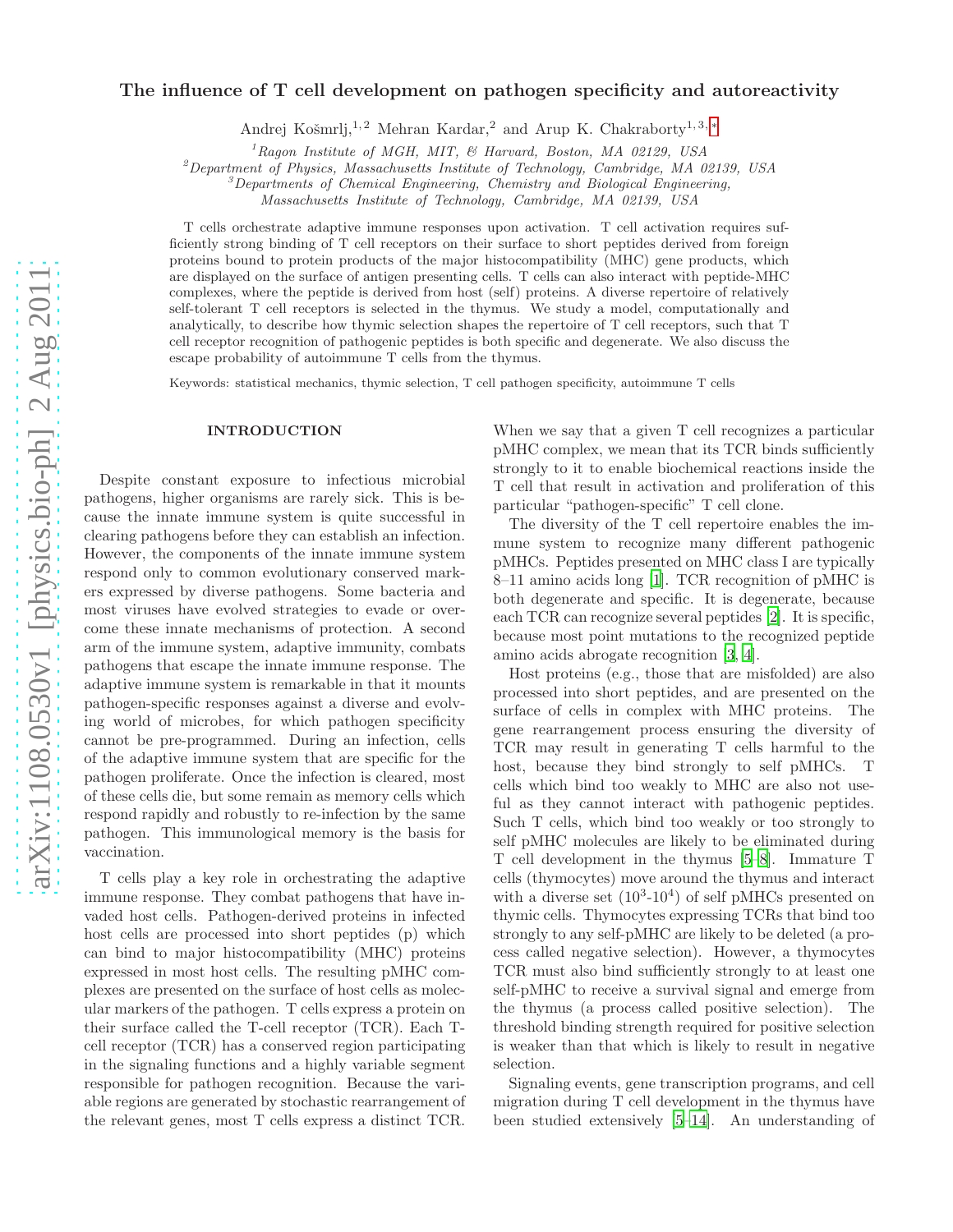how interactions with self-pMHC complexes in the thymus shape the peptide binding properties of selected TCR amino acid sequences such that mature T cells exhibit their special properties is also beginning to emerge. Recently experiments carried out by Huseby et al. [\[3](#page-10-3), [4](#page-10-4)] provided important clues in this regard. Experiments were carried out to contrast T cells that developed in a normal mouse with a diversity of self pMHC molecules in the thymus and those that developed in a mouse that was engineered to express only one type of self pMHC in the thymus. For T cells that developed in a normal mouse, pathogen recognition was found to be very sensitive to most point mutations of recognized pathogenic peptides. In contrast, T cells that developed in the engineered mouse were found to be much more cross-reactive.

To address these issues, we previously studied a simple model, where TCRs and pMHCs were represented by strings of amino acids [\[15\]](#page-11-1) (Fig. [1a](#page-2-0)), using numerical [\[16](#page-11-2)] and analytical [\[17\]](#page-11-3) methods. Our results provided a statistical perspective on the origin of how T cells recognize foreign pathogens in a specific, yet degenerate, manner. They also provided a conceptual framework for diverse experimental data [\[18](#page-11-4), [19](#page-11-5)]. In this paper, we extend the model, and study new phenomena that include: 1) How TCR-MHC interactions differ upon development against different numbers of peptides in the thymus, and how this influences T cell cross-reactivity? 2) What are the sequence characteristics of pathogenic peptides recognized by T cells? 3) How does stochastic escape from negative selection in a normal thymus influence T cell specificity for pathogenic peptides? 4) How does the frequency of autoimmune T cells change upon modulating the number of peptides encountered during T cell development?

#### **MODEL**

To describe the interactions between TCRs and pMHCs, we model them as strings of amino acids. These strings indicate the amino acids on the interface between TCRs and pMHCs. In the simplest incarnations of the model, it is assumed that each site on a TCR interacts only with a corresponding site on a pMHC (Fig. [1a](#page-2-0)). The binding interface of a TCR is composed of a more conserved region that is in contact with the MHC molecule and a highly variable region that makes the majority of contacts with the peptide. Therefore, we explicitly consider only amino acids of the latter part of the TCR, but not the former. Similarly, there are many possible peptides that can bind to MHC, and their sequences are considered explicitly. Prior to our work [\[16](#page-11-2)[–18\]](#page-11-4), TCRpMHC interactions have been represented using string models [\[13](#page-11-6)[–15\]](#page-11-1), but these studies did not have an explicit treatment of amino acids or consider the mechanistic issues we did (including connections to human disease [\[18\]](#page-11-4)).

To assess the effects of thymic development on pathogen recognition characteristics, we evaluate the free energy of interaction between TCR-pMHC pairs. The interaction free energy is composed of two parts: a TCR interaction with MHC and a TCR interaction with the peptide. The former is given a value  $E_c$ , which may be varied to describe different TCRs and MHCs. The latter is obtained by aligning the TCR and pMHC amino acids that are treated explicitly and adding the pairwise interactions between corresponding pairs. For a given TCR-pMHC pair, this gives

$$
E_{\rm int}(E_c, \vec{t}, \vec{s}) = E_c + \sum_{i=1}^{N} J(t_i, s_i), \qquad (1)
$$

where  $J(t_i, s_i)$  is the contribution from the *i*th amino acid of the TCR  $(t_i)$  and the peptide  $(s_i)$  and  $N \sim 5$  is the length of the variable TCR-peptide region. The matrix J encodes the interaction energies between specific pairs of amino acids. For numerical purposes we use the Miyazawa-Jernigan matrix [\[20](#page-11-7)] that was developed in the context of protein folding, but as will be described later the qualitative results do not depend on the form of J.

To model thymic selection, we start by randomly generating a set of M self peptides, where amino acids are picked with frequencies corresponding to the human proteome [\[16,](#page-11-2) [21\]](#page-11-8) (using the mouse proteome does not change the qualitative results [\[16\]](#page-11-2)). Then we randomly generate TCR sequences with the same amino acid frequencies. To mimic thymic selection, TCR sequences that bind to any self-pMHC too strongly  $(E_{\text{int}} < E_n)$  are deleted (negative selection). However, a TCR must also bind sufficiently strongly  $(E_{int} < E_p)$  to at least one selfpMHC to receive survival signals and emerge from the thymus (positive selection). Recent experiments show that the difference between the thresholds for positive and negative selection is relatively small (a few  $k_BT$ ) [\[12\]](#page-10-7). The threshold for negative selection  $(E_n)$  is quite sharp, while the threshold for positive selection  $(E_p)$  is soft. Replacing soft thresholds with perfectly sharp thresholds at  $E_n$  and  $E_p$  does not change the qualitative behavior of the selected T cell repertoire (see below and ref. [\[16\]](#page-11-2)). However, we do carry out calculations with soft thresholds as well to study the escape of potentially autoimmune T cells, and their pathogen recognition characteristics.

To completely specify the interaction free energy between a TCR and pMHC, we need to specify the value of  $E_c$ . In previous studies [\[16,](#page-11-2) [17\]](#page-11-3) we fixed the value of  $E_c$ for all TCRs at some moderate value, because too strong binding to MHC (large  $|E_c|$ ) would result in negative selection with any peptide, and too weak a binding to MHC (small  $|E_c|$ ) would result in TCR not being positively selected. Each human can have up to 12 different MHC types. A TCR that binds strongly to more than one MHC type is likely to be eliminated during negative se-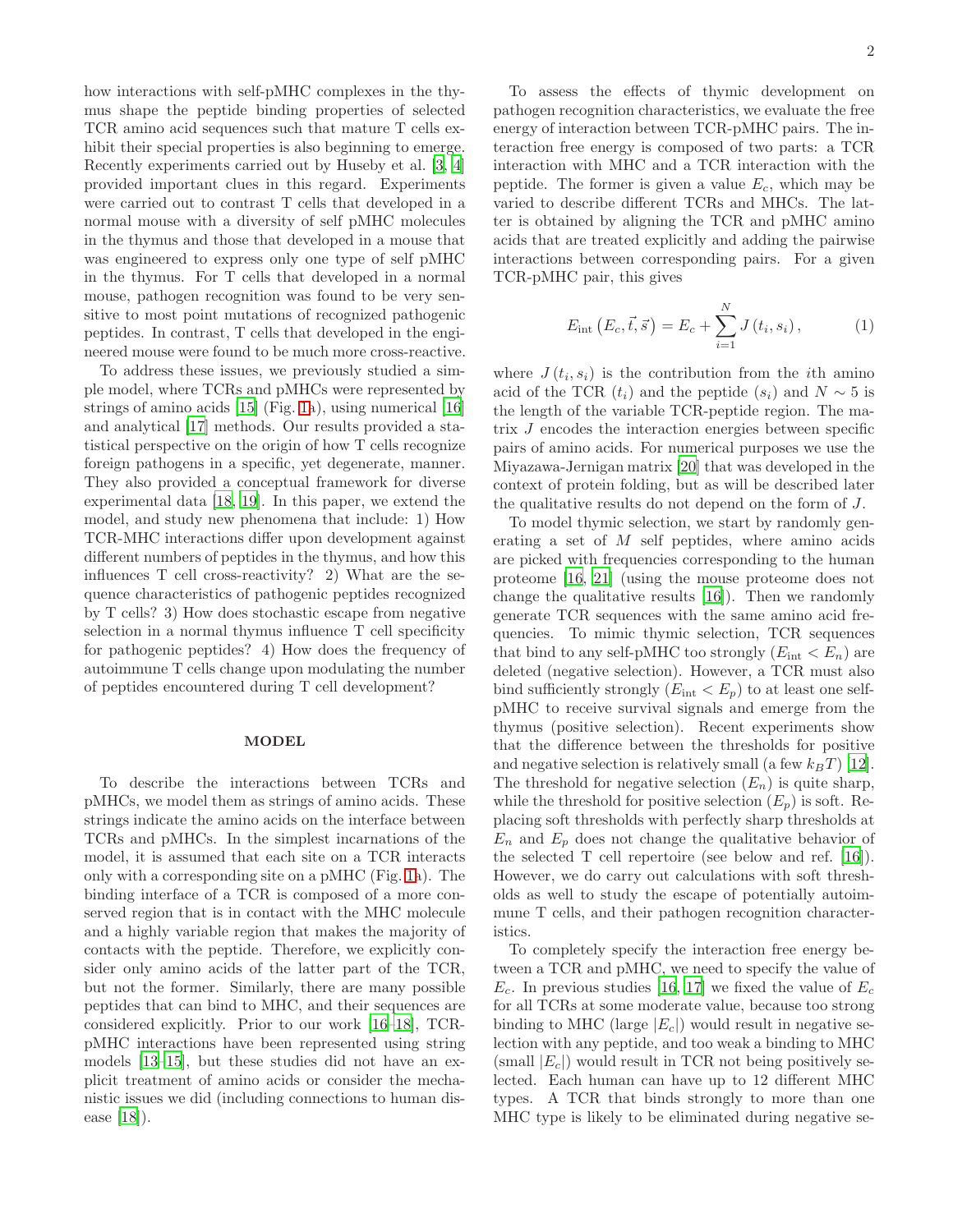

<span id="page-2-0"></span>FIG. 1: Effects of thymic selection on the characteristics of selected TCRs. a) Schematic representation of the interface between TCR and pMHCs. The region of the TCR contacting the peptide is highly variable and is modeled by strings of amino acids of length N. The peptide is also treated similarly. The binding free energy between the TCR and the entire pMHC is computed as described in the text. b) Amino acid composition of TCR selected against M types of self peptides in the thymus. The ordinate is the ratio of the frequency of occurrence of an amino acid in the peptide contact residues of selected TCRs and the pre-selection frequency. TCRs selected against many types of self-peptides in the thymus have peptide contact residues that are enriched in amino acids that interact weakly with other amino acids. Amino acids on the abscissa are ordered according to their largest interaction strength with other amino acids in the potential matrix, J. c) Probability density distribution of  $E_c$  values (strength of TCR binding to MHC) of TCRs selected against M types of self peptides. TCRs selected against many types of self peptides are more likely to bind weakly to MHC. The parameter values are:  $N = 5$ ,  $E_p - E_n = 2.5k_BT$ ,  $E_{c,\text{max}} = E_p - N \overline{J}$ ,  $E_{c,\text{min}} = E_n - N \overline{J}$ . We have used the Miyazawa-Jernigan matrix, J [\[20](#page-11-7)] and amino acid frequencies  $f_a$ from the human proteome [\[16](#page-11-2), [21](#page-11-8)] (using the mouse proteome does not change the qualitative results [\[16](#page-11-2)]).

lection. Therefore, we consider TCRs that are restricted by a particular MHC type. We expect that variations in  $E_c$  for selected TCRs are small. A rough estimate on the bounds can be obtained from the condition that the average interaction free energy between TCR and pMHC for selected TCRs is between the thresholds for positive and negative selection

$$
E_n < E_c + N\overline{J} < E_p,\tag{2}
$$

where  $\overline{J}$  is the average value of interaction between amino acids. The upper (lower) bound  $E_{c,\text{max}} = E_p - N\overline{J}$  $(E_{c,\text{min}} = E_n - N\overline{J})$  ensures that, on average, interactions result in positive selection and not negative selection. Since for selection it is enough that a TCR sequence is positively selected by one of many self peptides and avoid being selected by encountered self peptides, the actual bounds for  $E_c$  might be different, but we expect that the range of  $E_c$  values is still small; viz.,  $E_{c,\text{max}} - E_{c,\text{min}} \propto E_p - E_n$ . To every TCR sequence we assign a random value of  $E_c$  chosen uniformly from the interval  $(E_{c,\text{min}}, E_{c,\text{max}})$ , and subject it to the selection processes. Note that TCRs with interactions with MHCs that are too weak are unlikely to be oriented on MHCs properly and hence will be unable to interact with the peptide. Thus, one cannot tune  $E_c$  to very low values to escape negative selection.

# RESULTS

### TCRs selected against many self peptides are enriched with weakly interacting amino acids and bind more weakly to MHCs

First, we study how thymic selection shapes TCR sequences and TCR interactions with MHC. A million randomly generated TCR peptide contact residues with randomly assigned  $E_c$  values are generated and selected against M randomly generated self peptides according to the thymic selection rules described in the previous section. For the set of selected TCRs, we assess their amino acid composition and their interactions with MHC  $(E_c)$ values). The whole process is repeated thousand times to obtain proper statistics. The peptide contact residues of TCR sequences selected against many self peptides are statistically enriched with weakly interacting amino acids (Fig. [1b](#page-2-0)), and TCRs with weaker binding to MHC (within the allowed range) are more likely to get selected (Fig. [1c](#page-2-0)). This is because negative selection imposes a strong constraint. When selected against many self peptides, TCR sequences with peptide contact residues containing strongly interacting amino acids (e.g., hydrophobic amino acids or those with flexible side chains) or TCRs that bind strongly to MHC are more likely to bind strongly with at least one self-pMHC and thus be negatively selected. This qualitative result agrees with experiment [\[4](#page-10-4), [16](#page-11-2)] and is independent of details of the inter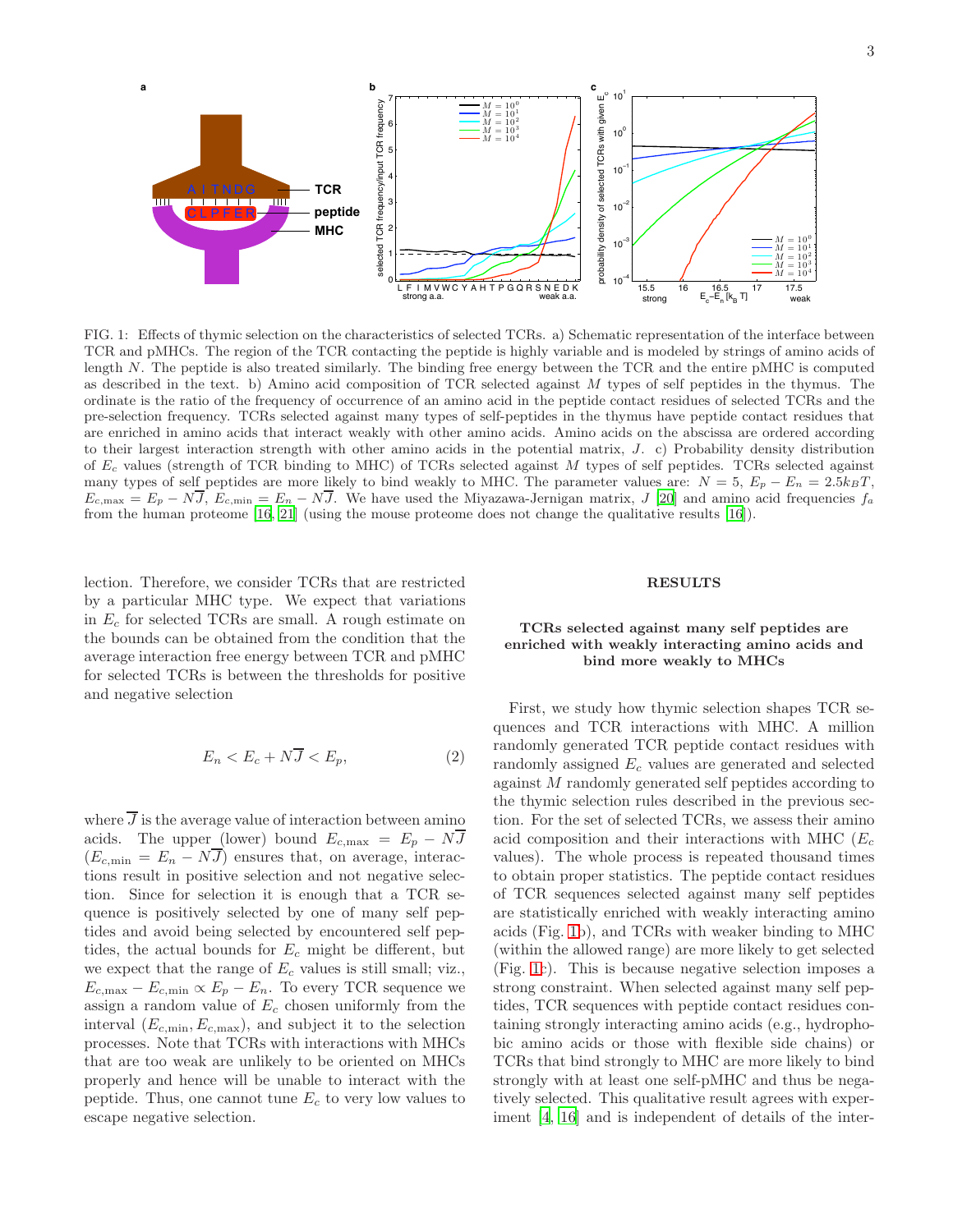action potential J or the sharpness of the thresholds for positive and negative selection as will be shown next.

The selection of a given TCR sequence  $\vec{t}$  is determined by the strongest interaction with all self peptides, and a TCR is selected when

<span id="page-3-0"></span>
$$
E_n < \min_{\vec{s} \in M} \left\{ E_{\text{int}} \left( E_c, \vec{t}, \vec{s} \right) \right\} < E_p. \tag{3}
$$

In Ref. [\[17](#page-11-3)] we showed that by using the Extreme Value Distribution one finds that the strongest interaction energy with M random self peptides is sharply peaked around

<span id="page-3-1"></span>
$$
E_0(E_c, \vec{t}) = E_c + \sum_{i=1}^{N} \mathcal{E}(t_i) - \sqrt{(2 \ln M) \sum_{i=1}^{N} \mathcal{V}(t_i)}, \quad (4)
$$

where  $\mathcal{E}(a) = [J(t_i, a)]_a$  and  $\nu(a) = [J(t_i, a)^2]_a$  - $[J(t_i, a)]_a^2$  are the average and the variance of the interaction free energy of amino acid a with all others. We have denoted the average over self amino acid frequencies by  $[G(a)] \equiv \sum_{a=1}^{20} f_a G(a)$ . From this equation and the selection condition [\(3\)](#page-3-0) we see that, as the number of self peptides, M, increases, the chance of negative selection does too. To counterbalance this pressure for large M, TCRs are enriched with weakly interacting amino acids in their peptide contact residues and TCRs that interact weakly with MHC (small  $E_c$  value) (see Fig. [1\)](#page-2-0). A similar effect can be obtained with amino acids with smaller variance of interactions, but this effect is less pronounced because of the square root. Even if it were in effect, it would pick out TCRs with smaller variance, which for the case where the means were the same, also imply selecting the more weakly binding amino acids. These results are independent of the form of the statistical potential between contacting amino acids. Different potentials only change the identities of weak and strong amino acids.

The probabilities with which amino acids are chosen for the selected TCRs in the T cell repertoire depend on the conditions (e.g. the number of peptides present in the thymus). This dependency can be formalized by using statistical mechanical methods that apply in the limit of very long peptides and remarkably the results seem to be accurate even for short peptides [\[17\]](#page-11-3). The thymic selection condition

$$
E_n < E_0\left(E_c, \vec{t}\right) < E_p \tag{5}
$$

can be interpreted as a micro-canonical ensemble of sequences  $\vec{t}$ , which are acceptable if the value of the Hamiltonian,  $E_0(E_c, \vec{t})$ , falls on the interval  $(E_n, E_p)$ . In the limit of long peptides canonical and micro-canonical ensembles are equivalent. Thus the probability for TCR selection is governed by the Boltzmann weight

<span id="page-3-2"></span>
$$
p(E_c, \vec{t}) \propto \left(\prod_{i=1}^N f_{t_i}\right) \rho(E_c) \exp\bigg[-\beta E_0\left(E_c, \vec{t}\right)\bigg]. \quad (6)
$$

Here  $f_a$  and  $\rho(E_c)$  are the natural frequencies of the different amino acids and the distribution of  $E_c$  values prior to selection, whereas the effect of thymic selection is captured in the parameter  $\beta$ , which is determined by the condition that the average free energy falls in the interval  $(E_n, E_p)$ . The complication, presented by the square root term in Eq. [\(4\)](#page-3-1), for determining parameter  $\beta$  is easily dealt with by Hamiltonian minimization [\[22\]](#page-11-9) and introducing an effective Hamiltonian,

$$
H_0(E_c, \vec{t}) = E_c + \sum_{i=1}^{N} [\mathcal{E}(t_i) - \gamma \mathcal{V}(t_i)] - \ln M/(2\gamma). \tag{7}
$$

This corresponds to Boltzmann weights

<span id="page-3-3"></span>
$$
p(E_c, \vec{t}) \propto \rho(E_c) \exp \left[-\beta E_c\right] \times \prod_{i=1}^{N} \left\{f_{t_i} \exp \left[-\beta \left(\mathcal{E}(t_i) - \gamma \mathcal{V}(t_i)\right)\right]\right\}
$$
\n(8)

for which thermodynamic quantities are easily computed.  $\gamma(\beta) = \sqrt{\ln M/(2N\langle V \rangle)}$  is determined by minimizing the effective Hamiltonian  $H_0(E_c, \vec{t})$  with respect to  $\gamma$ , which ensures that the average free energies  $\langle E_0 (E_c, \vec{t}) \rangle$ and  $\langle H_0(E_c,\vec{t})\rangle$  are the same; the averaging is done over all TCR sequences  $\vec{t}$  weighted with Boltzmann weights [\(6\)](#page-3-2) and [\(8\)](#page-3-3).

 $\beta$  is determined by constraining the average free energy to the range  $(E_n, E_p)$ , while maximizing entropy. Given the bounded set of free energies, the parameter  $\beta$  can be either negative or positive. The values for  $E_0(E_c, \vec{t})$ span a range from  $E_{\text{min}}$  to  $E_{\text{max}}$ , and a corresponding number of states  $\Omega(E_0)$  is bell-shaped between these extremes with a maximum at some  $E_{\text{mid}}$ . If  $E_{\text{mid}} > E_p$ , we must set  $\beta$  such that  $\langle E_0(E_c, \vec{t}) \rangle = E_p$ . In this case,  $\beta > 0$ , positive selection is dominant and selected TCRs contain peptide contact residues with stronger amino acids and TCRs that interact strongly with MHCs. If  $E_{\text{mid}} < E_n$ , we must set  $\beta$  such that  $\langle E_0(E_c, \vec{t}) \rangle = E_n;$ now  $\beta$  < 0, negative selection is dominant, and TCRs with peptide contact residues with weaker amino acids and TCRs that interact weakly with MHCs are selected. For  $E_n < E_{\text{mid}} < E_p$ , we must set  $\beta = 0$  and there is no modification due to selection. The resulting phase diagram of parameter  $\beta$  is shown in Figure [2a](#page-4-0).

For the relevant parameters in mouse (i.e.  $N = 5$ ,  $E_p - E_n = 2.5 k_B T$ ,  $E_{c,\text{max}} = E_p - NJ$ ,  $E_{c,\text{min}} = E_n N\overline{J}$ , and  $M = 10^3$ ), we find  $\hat{\beta} = -3.06(k_BT)^{-1}$  and  $\gamma = 0.94(k_BT)^{-1}$ , negative selection is dominant and weaker amino acids are selected. This result is consistent with experiments [\[16\]](#page-11-2). With these parameters we can calculate the amino acid frequencies of selected TCRs as

<span id="page-3-4"></span>
$$
f_a^{(\text{sel})} = \frac{f_a \exp\left[-\beta \left(\mathcal{E}(a) - \gamma \mathcal{V}(a)\right)\right]}{\sum_{b=1}^{20} f_b \exp\left[-\beta \left(\mathcal{E}(b) - \gamma \mathcal{V}(b)\right)\right]}
$$
(9)

and the distribution of selected TCRs interactions with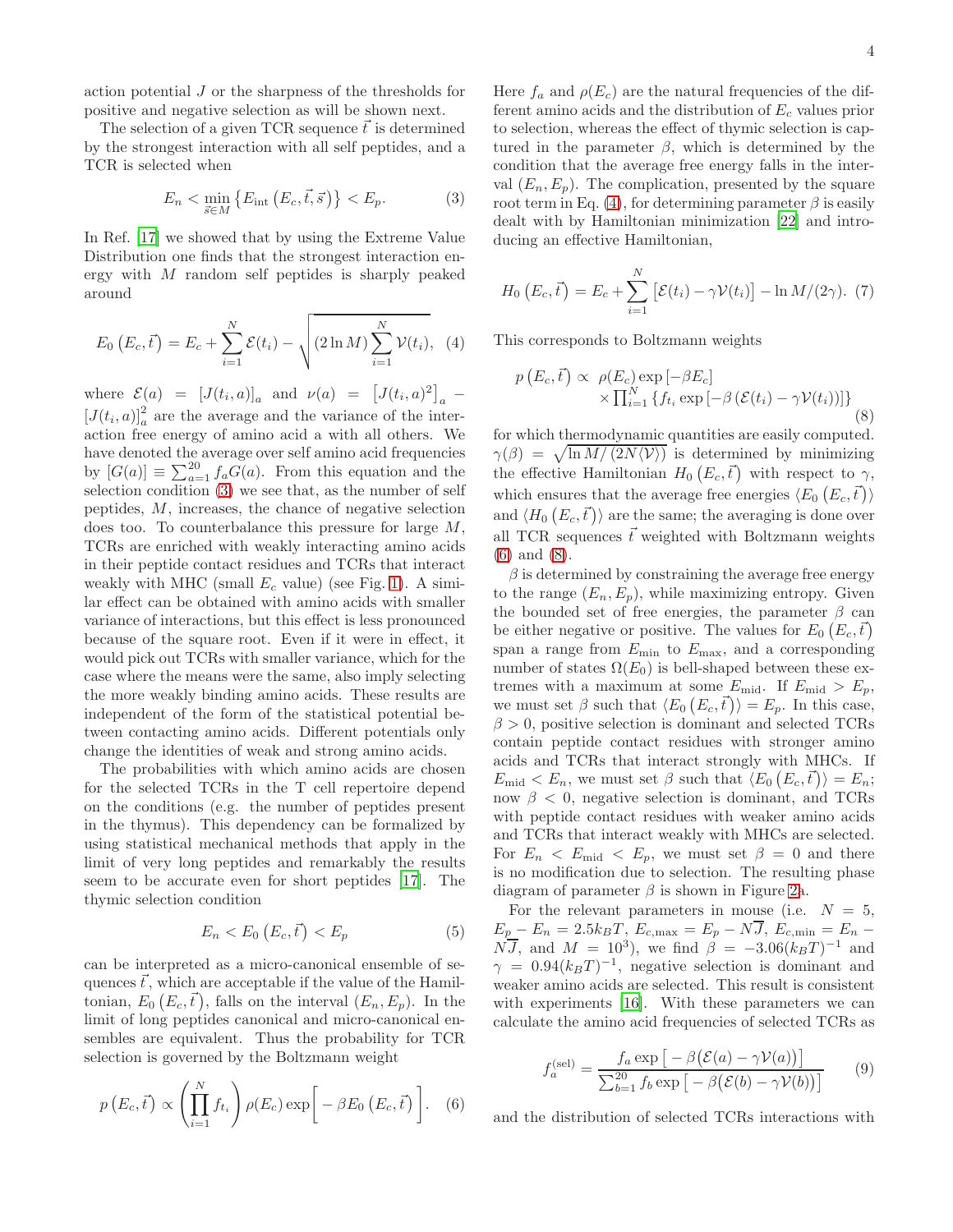

<span id="page-4-0"></span>FIG. 2: Analytical results for characteristics of selected TCRs. (a) Representation of the dependency of the parameter  $\beta$  (a measure of amino acid composition of selected TCRs and a measure of selected TCR binding strengths to MHCs, see text), on the number of self-peptides (ln M/N) and the threshold for negative selection  $E_n$  with  $(E_p - E_n)/N = (E_{c,\text{max}} - E_{c,\text{min}})/N =$ 0.5k<sub>B</sub>T. The region between the black lines corresponds to  $\beta = 0$ , to the right (left) of which negative (positive) selection is dominant, and weak (strong) amino acids are selected. The blue dashed lines indicate the relevant parameter values for thymic selection in mouse. (b) Amino-acid composition of selected TCR sequences, ordered in increasing frequency along the abscissa. (c) Probability density distribution of  $E_c$  values (strength of TCR binding to MHC) of selected TCRs. (b-c) The data points in black are obtained numerically with the parameters relevant to mouse (see text). The error bars reflect the sample size used to generate the histograms and differences for different realizations of M self-peptides. The red lines are the result of the EVD analysis in the large N limit (from Eqs. [\(9\)](#page-3-4) and [\(10\)](#page-4-1)), and the agreement is quite good. In both cases we have used the Miyazawa-Jernigan matrix, J [\[20](#page-11-7)] and amino acid frequencies  $f_a$  from the human proteome [\[16,](#page-11-2) [21\]](#page-11-8).

MHCs as

<span id="page-4-1"></span>
$$
\rho^{(\text{sel})}(E_c) = \frac{\rho(E_c) \exp\left[-\beta E_c\right]}{\int_{E_{c,\text{min}}}^{E_{c,\text{max}}} \rho(E) \exp\left[-\beta E\right] dE},\tag{10}
$$

where  $\rho(E_c)$  is the distribution of TCR interactions with MHCs before selection, which is taken to be a uniform distribution in our simulations. We find (Figs. [2b](#page-4-0) and [2c](#page-4-0)) that the analytical results above agree very well with the numerical results of simulations for  $N = 5$  and the parameters presented above.

### Selection against many self peptides is required for pathogen-specific T cells

How does such a T cell repertoire lead to specific recognition of pathogenic peptide? To study the specificity of mature T cells for pathogenic peptide recognition, we challenge selected TCR sequences with a collection of many randomly generated pathogenic peptides where amino acid frequencies correspond to L. monocytogenes [\[16,](#page-11-2) [23\]](#page-11-10), a pathogen that infects humans. TCR recognition of pathogenic peptide occurs if TCR-pMHC binding is sufficiently strong  $(E_{int} < E_r)$ , where the recognition threshold in mouse experiments is such that  $E_r \sim E_n$  [\[24](#page-11-11)]. For each TCR that recognizes a particular pathogenic sequence, the specificity of recognition was tested. Each site on the peptide was mutated to all other 19 possibilities, and recognition of the reactive

TCRs was again assessed. If more than half the mutations at a particular site abrogated recognition by the same TCR, this site was labeled an important contact. For each strongly bound TCR-pMHC pair, the number of important contacts was determined. After summing over all selected TCRs and pathogenic peptides, we obtained a histogram of the number of important contacts (Fig. [3a](#page-5-0)). The higher the number of important contacts the more specific is the TCR recognition of pathogenic peptide. Small numbers of important contacts correspond to cross-reactive TCRs that are able to recognize many pathogenic peptide mutants. The obtained result is qualitatively the same as the one obtained in previous studies [\[16,](#page-11-2) [17](#page-11-3)], where the binding free energy of TCRs with MHC was fixed.

In agreement with experiments [\[3](#page-10-3), [4\]](#page-10-4) we find in our model that TCRs selected against many different self peptides are very specific, while TCRs selected against only one self peptide are more cross-reactive (Fig. [3a](#page-5-0)). Based on the amino acid composition of selected TCRs (see previous section), we can provide a mechanistic explanation for the specificity/degeneracy of pathogen recognition. Because TCR peptide contact residues are enriched with weakly interacting amino acids and TCRs are more likely to react moderately to MHC, they can interact sufficiently strongly for recognition to occur only with pathogenic peptides that are statistically enriched in amino acids that are the stronger binding complements of the peptide contact residues of the TCR (Fig. [3b](#page-5-0)).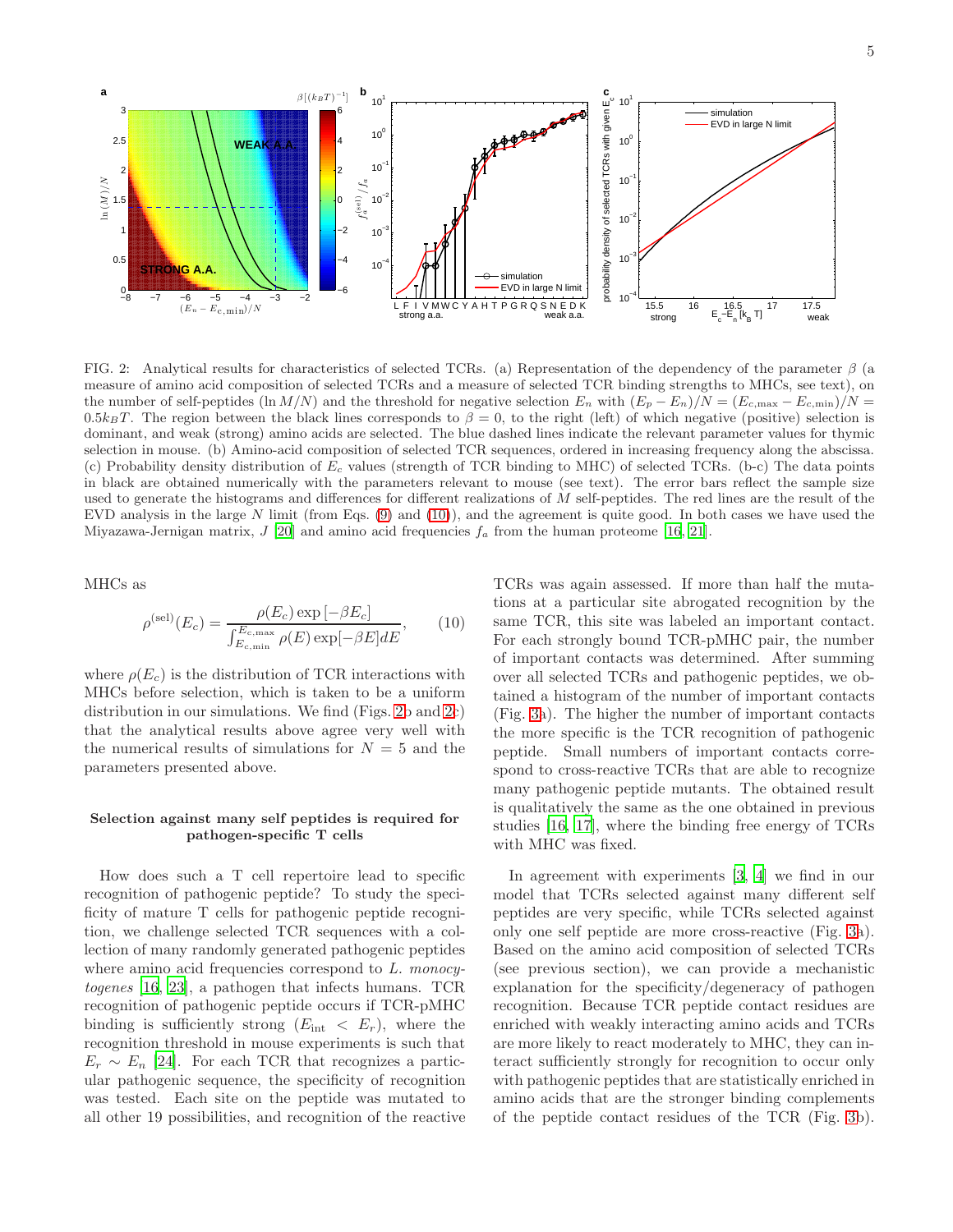

<span id="page-5-0"></span>FIG. 3: Characteristics of TCR recognition of pathogenic peptides. a) Histogram of the number of important contacts (defined in text) with which T cells recognize pathogenic peptides. T cells selected against many self peptides recognize pathogenic peptides via many important contacts and are thus specific. In contrast T cells selected against few types of self peptides recognize pathogenic peptides with only a few important contacts and are thus cross-reactive. b) Amino acid composition of pathogenic peptides that are recognized by at least one of the selected TCRs. TCRs selected against many types of self peptides recognize pathogenic peptides that are enriched with strongly interacting amino acids. In contrast TCRs selected against few types of self peptides may also recognize pathogenic peptides that contain weakly or moderately interacting amino acids. We used the same set of parameters as in Figure [1](#page-2-0) to obtain these results.

Such TCR-peptide interactions generate weak to moderate interactions which sum up to provide sufficient binding strength for recognition; each interaction contributes a significant percentage of the total binding affinity. If there is a mutation to a peptide amino acid of a recognized peptide, it is likely to weaken the interaction it participates in as recognized peptides are statistically enriched in amino acids that interact strongly with the TCR's peptide contact residues. Weakening an interaction that contributes a significant percentage of the binding free energy is likely to abrogate recognition because the recognition threshold is sharply defined [\[12\]](#page-10-7).

This statistical view of TCR specificity for antigen may describe the initial step of binding, which may then allow modest conformational adjustments [\[19\]](#page-11-5). This mechanism also suggests an explanation for why TCR recognition of pathogenic peptides can be degenerate. There are many combinatorial ways of distributing strongly interacting amino acids along the peptide, which lead to sufficiently strong binding with TCR for recognition.

In agreement with experiments [\[4\]](#page-10-4) for T cells that develop in mice with many peptides in the thymus, sufficiently strong binding for recognition is achieved via many moderate bonds and each of these bonds is important for recognition. In contrast TCR sequences selected against only one type of self-peptide have a higher chance of containing strongly interacting amino acids and have a higher chance to bind more strongly to the MHC (Fig. [1\)](#page-2-0). Such TCRs can recognize a lot more pathogenic peptides including the ones that contain weakly or moderately interacting amino acids (Fig. [3b](#page-5-0)). In many cases mutating such amino acids on the peptide does not prevent recognition of the same TCR because a small number of strong contacts dominate recognition (Fig. [3a](#page-5-0) and experiments [\[4](#page-10-4)]), and unless these specific ones are disrupted by mutations to the peptide, recognition is not abrogated. Accordingly TCR recognition of pathogenic peptides is more cross-reactive.

It may also happen that the binding interaction between a TCR and pathogenic peptide-MHC is sufficiently strong that a single mutation of peptide amino acids cannot prevent recognition, which results in 0 important contacts. This may happen because of the stronger binding of TCRs to MHC and because of the higher chance of TCRs having strongly interacting peptide contact residues. When selected against fewer types of selfpeptides, TCRs that bind strongly to MHC can escape (Fig. [1c](#page-2-0)). Thus in this case the escape of TCRs that bind strongly or moderately to more than one MHC type (or MHC with mutations) might also be possible, leading to more cross-reactivity to MHC types (or substitutions of MHC amino acids [\[3\]](#page-10-3)).

## Characteristics of foreign peptides recognized by T cells

Once T cells complete thymic selection, a set  $\mathcal T$  of TCRs (K in number) is released in the blood stream, where they try to identify infected cells. A T cell recognizes infected cells when its TCR binds sufficiently strongly  $(E_{\text{int}} < E_r)$  to foreign peptide-MHC. Experi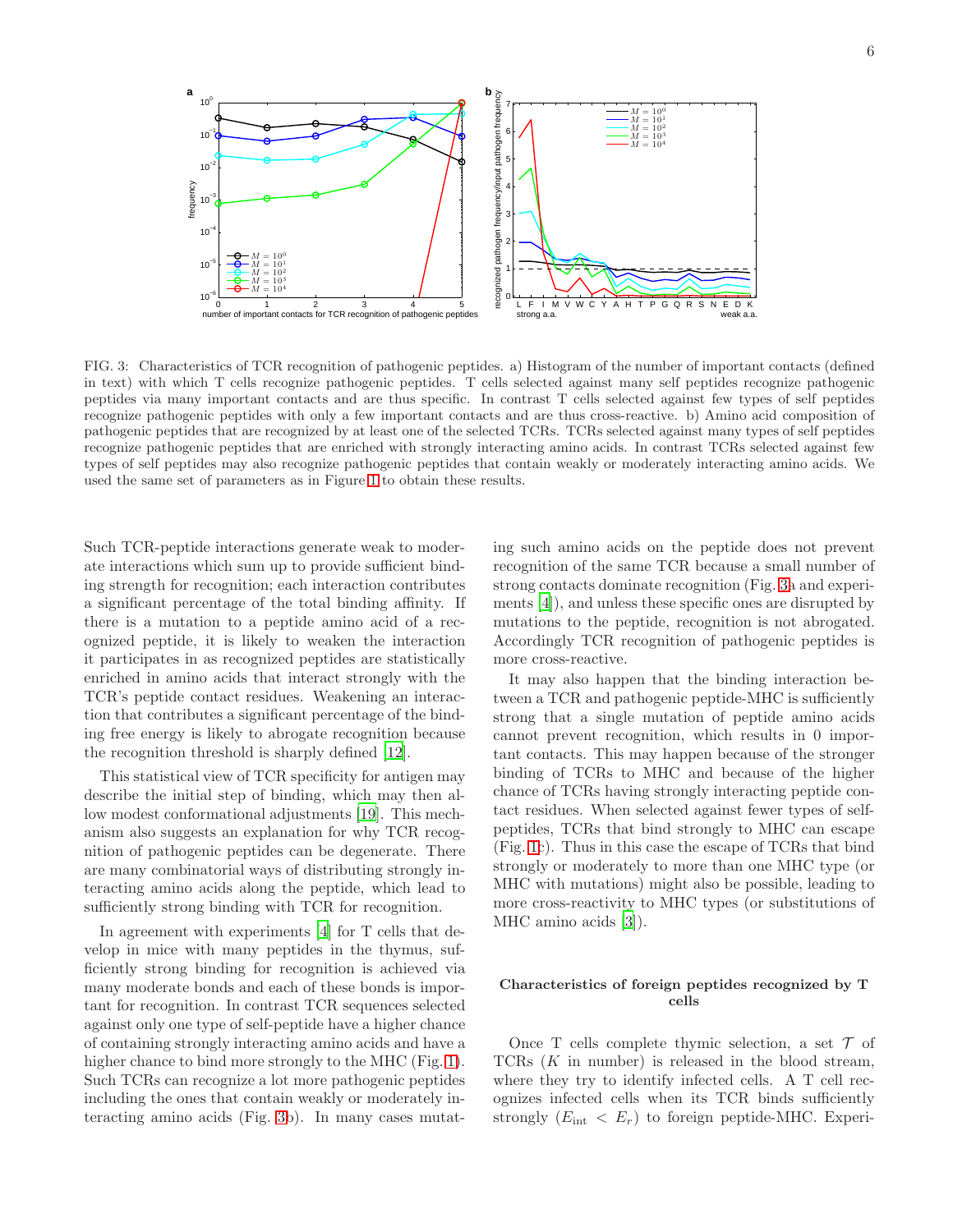mental evidence [\[24\]](#page-11-11) suggests that the negative selection threshold in the thymus is the same as the recognition threshold in the periphery, i.e.  $E_r \sim E_n$ . This means that a foreign peptide of sequence  $\vec{s}$  is recognized if its strongest interaction with the set of TCRs exceeds the threshold for recognition, i.e.

<span id="page-6-0"></span>
$$
\min_{\{E_c, \vec{t}\} \in \mathcal{T}} \left\{ E_{\text{int}} \left( E_c, \vec{t}, \vec{s} \right) \right\} < E_n. \tag{11}
$$

Eq. [\(11\)](#page-6-0) casts the recognition of foreign peptides as another extreme value problem. To calculate the probability  $P_{\text{rec}}(\vec{s})$  that a foreign peptide sequence  $\vec{s}$  is recognized by T cells and to calculate the amino acid composition of recognized foreign peptides in the limit of long peptide sequences, we use the same procedure that was used in Ref. [\[17\]](#page-11-3) (briefly discussed in previous section) to calculate the properties of selected TCRs. Therefore, here we just briefly summarize the necessary steps.

Let us indicate by  $\rho^*(x|\vec{s})$  the probability density function (PDF) of the interaction free energy between the foreign peptide  $\vec{s}$  and a random TCR that is selected in the thymus. Then the probability that foreign peptide  $\vec{s}$  is recognized is obtained by integrating the extreme value distribution (EVD)  $\Pi^*(x|\vec{s})$  over the allowed range:

$$
P_{\text{rec}}\left(\vec{s}\right) = \int_{-\infty}^{E_n} \Pi^*(x|\vec{s}) dx, \quad \text{with}
$$

$$
\Pi^*(x|\vec{s}) = K\rho^*\left(x|\vec{s}\right) \left[1 - P^*\left(E < x|\vec{s}\right)\right]^{K-1} . \tag{12}
$$

where  $P^*$  is the cumulative probability of the PDF  $\rho^*$ . If we model the set  $\mathcal T$  of selected T cells as K strings in which each amino acid is chosen independently with frequencies  $f_a^{(sel)}$  (i.e. we ignore the correlations among different positions on the string), then in the limit of long peptide sequences (large  $N$ ) we can approximate the PDF  $\rho^*(x|\vec{s})$  with a Gaussian with mean  $E^*_{av}(\vec{s}) = \langle E_c \rangle + \sum_{i=1}^N \mathcal{E}^*(s_i)$  and variance  $V^*(\vec{s}) =$  $\langle E_c^2 \rangle_c + \sum_{i=1}^N \mathcal{V}^*(s_i)$ . The mean  $\mathcal{E}^*(s_i)$  and the variance  $\mathcal{V}^*(s_i)$  of the amino acid interaction free energies are obtained as in the previous section by appropriately replacing  $f_a$  with  $f_a^{\text{(sel)}}$ . The mean  $\langle E_c \rangle$  and the variance  $\langle E_c^2 \rangle_c = \langle E_c^2 \rangle - \langle E_c \rangle^2$  of selected TCR interactions with MHCs are defined as  $\langle X \rangle =$  $\int_{E_{c,\text{min}}}^{E_{c,\text{max}}} X \rho(E_c) \exp[-\beta E_c] dE_c$  $\frac{E_{c,\text{min}}}{\int_{E_{c,\text{min}}}^{E_{c,\text{max}}} \rho(E_c) \exp[-\beta E_c] dE_c},$ where  $\rho(E_c)$  is distribution of  $E_c$  values before selection. In the limit of large number of T cells  $(K \gg 1)$ 

$$
E_0^*(\vec{s}) = \langle E_c \rangle + \sum_{i=1}^N \mathcal{E}^*(s_i)
$$

$$
-\sqrt{(2 \ln K) \left[ \langle E_c^2 \rangle_c + \sum_{i=1}^N \mathcal{V}^*(s_i) \right]}, \quad (13)
$$

the extreme value distribution  $\Pi^*(x|\vec{s})$  is sharply peaked

around

and in the large N limit the condition for recognition of foreign peptides becomes

<span id="page-6-1"></span>
$$
E_0^*(\vec{s}) < E_n. \tag{14}
$$

The probability for a sequence  $\vec{s}$  to be recognized is governed by the Boltzmann weight  $p(\vec{s}) \propto$  $\left(\prod_{i=1}^N \tilde{f}_{s_i}\right)$  exp  $\left[-\beta^* E_0^*(\vec{s})\right]$ , where  $\left\{\tilde{f}_a\right\}$  are natural frequencies of different amino acids in the pathogen proteome, while the effect of TCR recognition is captured in the parameter  $\beta^*$ . As in the previous section, we introduce a new Hamiltonian  $H_0^*(\vec{s}) = \langle E_c \rangle - \gamma^* \langle E_c^2 \rangle_c +$  $\sum_{i=1}^{N} \left[ \mathcal{E}^*(s_i) - \gamma^* \mathcal{V}^*(s_i) \right] - \ln K / (2\gamma^*)$ , and to ensure the same average energies  $\langle E_0^*(\vec{s})\rangle$  and  $\langle H_0^*(\vec{s})\rangle$  we set  $\gamma^*(\beta^*) = \sqrt{\ln K / (2 \langle E_c^2 \rangle_c + 2N \langle V^* \rangle)}$ . Finally, the value of  $\beta^*$  is determined by constraining the average energy  $\langle E_0^*(\vec{s})\rangle < E_n$ , while maximizing entropy. If  $E_{mid}^* > E_n$ , we must set  $\beta^*$  such that  $\langle E_0^* (\vec{s}) \rangle = E_n$ , where  $E_{\text{mid}}^*$  is defined as in the previous section. In this case,  $\beta^* > 0$ , and only foreign peptides with stronger amino acids are recognized. If  $E_{mid}^* < E_n$ , we must set  $\beta^* = 0$ , and there is no modification due to recognition, i.e. every foreign peptide is recognized. Note that unlike for the thymic selection of T cell receptors (the parameter  $\beta$ ), the parameter  $\beta^*$  cannot be negative, because there is no lower energy bound for recognition in Eq. [\(14\)](#page-6-1). With all parameters determined, we can calculate the amino acid frequencies of recognized foreign peptides

<span id="page-6-2"></span>
$$
\tilde{f}_a^{\text{(rec)}} = \frac{\tilde{f}_a \exp\left[-\beta^* \left(\mathcal{E}^*(a) - \gamma^* \mathcal{V}^*(a)\right)\right]}{\sum_{b=1}^{20} \tilde{f}_b \exp\left[-\beta^* \left(\mathcal{E}^*(b) - \gamma^* \mathcal{V}^*(b)\right)\right]}.
$$
(15)

Figure [4](#page-7-0) depicts variation of  $\beta^*$  as a function of the number of selected TCRs  $(\ln(K)/N)$ , the number of self peptides  $(\ln(M)/N)$  against which TCRs were selected, and the threshold for negative selection  $E_n/N$ with  $(E_p - E_n)/N = 0.5k_BT$ . The region  $\beta^* = 0$  is possible only for  $K \gtrsim M$  and for parameters where  $|\beta|$  is small (cf. Fig. [2a](#page-4-0)). That is all foreign peptides are recognized, when there are lots of TCRs or when TCRs are selected against a small number of self peptides, M, in the thymus; neither condition is biologically true.

We also compared the analytical results, which are exact in the limit  $N \to \infty$  with numerical simulations for  $N = 5$  (Fig. [5\)](#page-7-1). From the set of parameters that are relevant for thymic selection in the mouse (i.e.  $N = 5$ ,  $E_p-E_n=2.5k_BT, E_{c,\text{max}}=E_p-N\overline{J}, E_{c,\text{min}}=E_n-N\overline{J},$ and  $M = 10^3$ , we generated a pool of  $K = 10^3$  selected TCRs. Then we randomly generated  $10^6$  foreign peptides with amino acid frequencies  $\hat{f}_a$ , which were repre-sentative of L. monocytogenes [\[16,](#page-11-2) [23](#page-11-10)], and checked the amino acid composition of foreign peptides that were recognized by at least one TCR. We find that selected TCRs recognize only foreign peptides that are enriched with strongly interacting amino acids (Fig. [5\)](#page-7-1). Increasing experimental evidence indicates that this may be true [\[19\]](#page-11-5). The physical reason for this was discussed in the previous section. The quantitative agreement between simulations (black line) and the analytical result (red line,  $\beta^* = 0.49(k_BT)^{-1}$  and  $\gamma^* = 1.80(k_BT)^{-1}$  is not very  $good (Fig. 5).$  $good (Fig. 5).$  $good (Fig. 5).$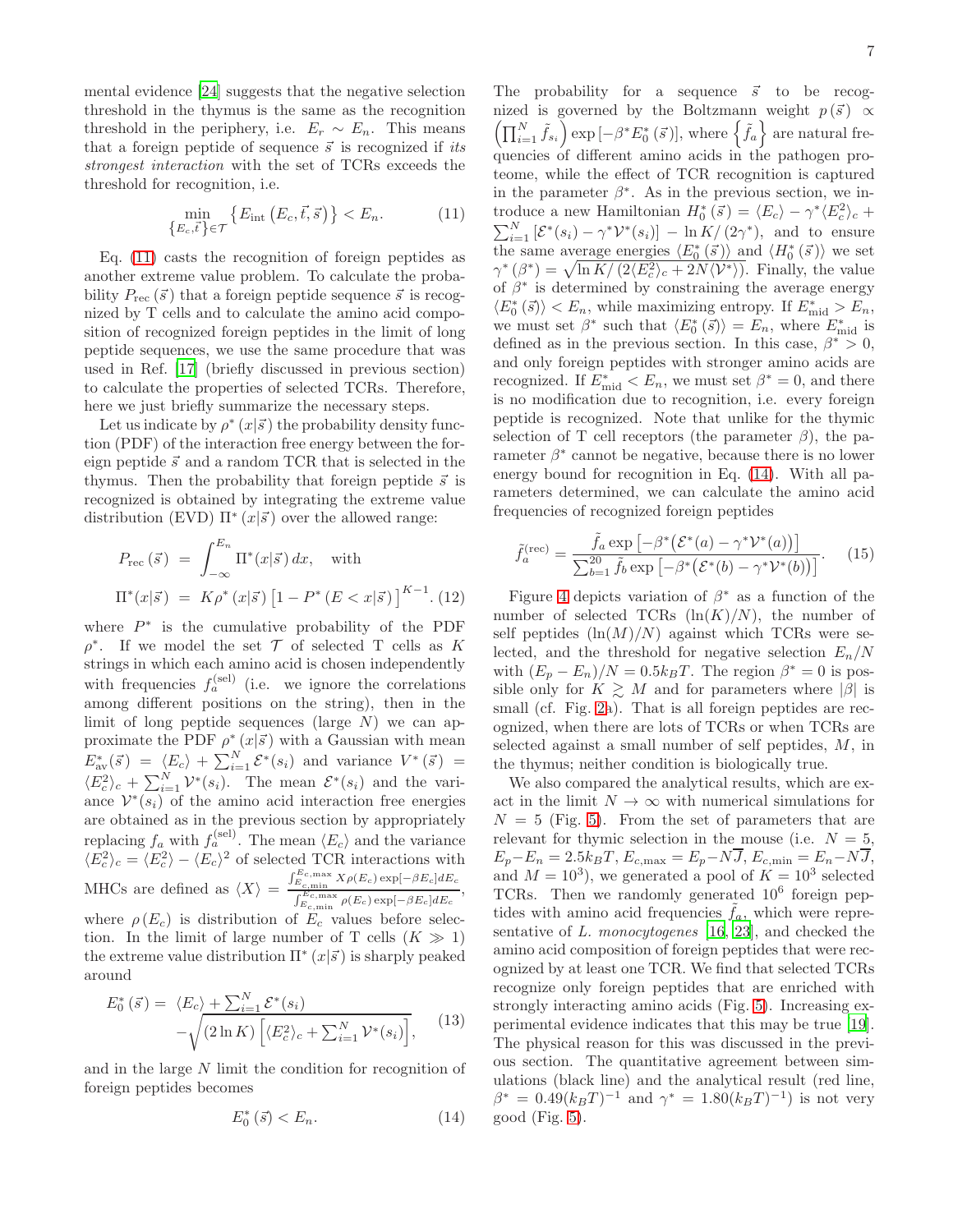

<span id="page-7-0"></span>FIG. 4: Color representation of the dependence of the parameter  $\beta^*$  on the number of selected TCRs (ln(K)/N), the number of self peptides  $(\ln(M)/N)$  against which TCRs were selected, and threshold for negative selection  $E_n/N$ . Parameters are:  $(E_p - E_n)/N = 0.5k_BT$  and  $E_{c,min} - E_{c,max} = E_n - E_p$ , in the limit of large N. Solid black lines separate regions with  $\beta^* > 0$ and  $\beta^* = 0$ . The regions below the black dashed line in (a) and between the black dashed lines in (b) correspond to  $\beta = 0$ (every TCR is selected). In (a)  $E_{c,min} = E_n - N\overline{J}$  and in (b)  $\ln(K)/N = 1.5$ .



<span id="page-7-1"></span>FIG. 5: Amino-acid composition of recognized foreign peptides. The amino acids are ordered in decreasing frequency along the abscissa. The data points in black are obtained numerically with the parameters relevant to TCR selection in the mouse and  $K = 10^3$  TCRs, which where than challenged with L. monocytogenes peptides (see text). The blue data points are for similarly challenged  $K = 10^3$  uncorrelated TCRs. The error bars reflect the sample size used to generate the histograms and differences for different realizations of M self peptides (black) or K uncorrelated TCRs (blue). The red line is the result of the EVD analysis in the large  $N$  limit from Eq. [\(15\)](#page-6-2), where TCR amino acid frequencies were obtained from Eq. [\(9\)](#page-3-4). In all cases we have used the Miyazawa-Jernigan matrix,  $J$  [\[20](#page-11-7)], amino acid frequencies  $f_a$ from the human proteome (using the mouse proteome does not change the qualitative results [\[16](#page-11-2)]), and amino acid frequencies  $\tilde{f}_a$  from the L. monocytogenes proteome [\[16](#page-11-2), [21](#page-11-8)].

This suggests that our assumption in the analytical model that the pool  $\mathcal T$  of selected TCRs is uncorrelated, might not be good for short sequences. To test the effect of correlations, we generated a set of  $K = 10^3$  uncorrelated TCRs with amino acid frequencies  $f_a^{(sel)}$  obtained from Eq. [\(9\)](#page-3-4) and with MHC binding strengths drawn from the distribution in Eq. [\(10\)](#page-4-1) and then checked the amino acid composition of foreign peptides recognized by this set. Figure [5](#page-7-1) shows better agreement between the analytical result (red line) and simulations (blue data points) with uncorrelated TCRs. However, the analytical results still vary significantly from simulations. The large discrepancy is likely due to the inaccurate approximation of micro-canonical with the canonical ensemble of recognized foreign peptides for short peptides  $(N = 5)$ , which only holds in the limit of large peptides  $(N \to \infty)$ . Worse agreement between the numerical (blue line) and analytical results (red line) for the amino acid composition of recognized peptides (Fig. [5\)](#page-7-1) compared to the results for the amino acid composition of selected TCRs (Fig. [2b](#page-4-0)) might be due to lower magnitude of numerically obtained parameters  $|\beta^*| = 0.49(k_BT)^{-1} < |\beta| = 3.06(k_BT)^{-1}$ and the exponential dependence of amino acid frequencies on parameters  $\beta$  and  $\beta^*$  (Eqs. [\(9\)](#page-3-4) and [\(15\)](#page-6-2)). On the other hand the large difference between the numerically obtained results in black and blue lines is only due to the correlations of the selected TCRs in the thymus.

To examine this further, we have also tested the effect of correlations in the limit of a large number K of selected T cells, since a mouse has  $\sim 10^8$  distinct T cells and a human has  $\sim 10^9$  distinct T cells. Both numbers are larger than the total number of possible sequences  $(20<sup>N</sup>)$ for  $N = 5$ ) in TCR peptide binding regions. This sug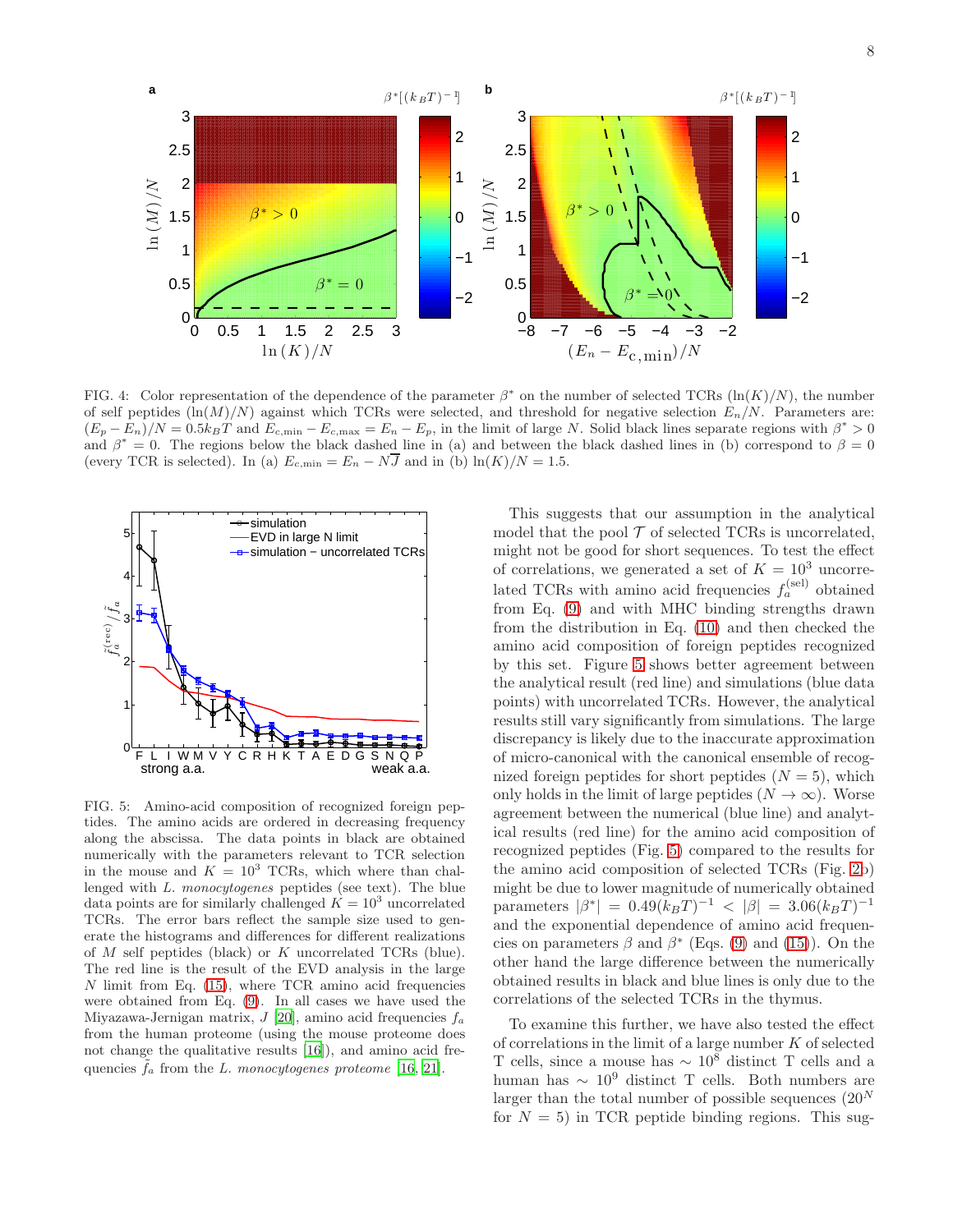gests that the sequence length N should be larger  $(N = 6)$ or  $N = 7$ ) or that TCRs differ also in regions that do not bind peptide, e.g. different TCR binding strengths to the same MHC type, different sets of TCR pools that correspond to different MHC types (each human has up to 12 different MHC types). For the values of  $K$  that are of the order of the total number of sequences, the EVD  $\Pi^*$  probes the tails of distribution  $\rho^*(x|\vec{s})$ , where it is no longer Gaussian. Because the distribution  $\rho^*(x|\vec{s})$ is bounded, in the large  $K$  limit the EVD approaches a delta-function centered at the K-independent value corresponding to the optimal binding energy:

$$
E_0^*(\vec{s}) = \min_{\{E_c, \vec{t}\} \in \mathcal{T}} \left\{ E_c + \sum_{i=1}^N J(t_i, s_i) \right\}.
$$
 (16)

In the limit  $N \to \infty$ , a pool of TCR sequences is uncorrelated and the optimal binding energy can be written as:

<span id="page-8-3"></span>
$$
E_0^*(\vec{s}) = E_{c,\min} + \sum_{i=1}^N J_{\min}(s_i),\tag{17}
$$

where  $J_{\min}(a) = \min_b J(b, a)$ . The condition for recognition of foreign peptides is

<span id="page-8-4"></span>
$$
E_0^*(\vec{s}) < E_n,\tag{18}
$$

and the probability for a sequence  $\vec{s}$  to be recognized is governed by the Boltzmann weight  $p(\vec{s}) \propto$  $\left(\prod_{i=1}^N \tilde{f}_{s_i}\right)$  exp  $\left[-\beta^* E_0^*(\vec{s})\right]$ , where  $\left\{\tilde{f}_a\right\}$  are natural frequencies of different amino acids in the pathogen proteome, while the effect of TCR recognition is captured in the parameter  $\beta^*$ . The value of  $\beta^*$  is determined by constraining the average energy  $\langle E_0^*(\vec{s})\rangle < E_n$ , while maximizing entropy in the same manner as described before (see the paragraph after Eq. [\(14\)](#page-6-1)). The condition for  $\beta^* > 0$  can be simplified to:

<span id="page-8-2"></span>
$$
\frac{E_n - E_{c,\min}}{N} = \langle J_{\min}(a) \rangle = \frac{\sum_{a=1}^{20} J_{\min} \tilde{f}_a \exp \left[ -\beta^* J_{\min}(a) \right]}{\sum_{a=1}^{20} \tilde{f}_a \exp \left[ -\beta^* J_{\min}(a) \right]}.
$$
\n(19)

With the parameter  $\beta^*$  determined, we can calculate the amino acid frequencies of recognized foreign peptides

<span id="page-8-1"></span>
$$
\tilde{f}_a^{(\text{rec})} = \frac{\tilde{f}_a \exp\left[-\beta^* J_{\text{min}}(a)\right]}{\sum_{b=1}^{20} \tilde{f}_b \exp\left[-\beta^* J_{\text{min}}(b)\right]}.
$$
\n(20)

For the relevant parameters in mouse (i.e.  $N = 5$ ,  $E_p - E_n = 2.5 k_B T$ ,  $E_{c, max} = E_p - NJ$ ,  $E_{c, min} = E_n - NJ$ , and  $M = 10^3$ , we obtain  $\beta^* = 0$ , which means that every foreign peptide is recognized. We tested this numerically by checking the properties of foreign peptides recognized by a complete pool of selected TCR. For each of the  $20<sup>N</sup>$ possible TCR sequences  $\vec{t}$ , we calculated the strongest interaction with  $M = 10^3$  self peptides  $E_{\text{min}}(\vec{t}) =$ 

 $\min_{\vec{s} \in M} \left\{ \sum_{i=1}^{N} J(t_i, s_i) \right\}$  and constructed an interval of  $E_c$  values that could result in the TCR selection as  $(E_{c,\min}^*, E_{c,\max}^*) = (E_n - E_{\min}(\vec{t}), E_p - E_{\min}(\vec{t})).$ The actually selected  $E_c$  values for a given TCR sequence  $\vec{t}$  are obtained by intersecting the  $(E_{c,\min}^*, E_{c,\max}^*)$ interval with the allowed interval  $(E_{c,\min}, E_{c,\max})$  before selection. Thus we obtained a complete pool of selected TCRs with weights  $\rho(E_c) \left( \prod_{i=1}^N f_{t_i} \right) \times$  $\chi_{E_c \in (E_{c,\min}, E_{c,\max}) \cap (E^*_{c,\min}, E^*_{c,\max})}$ , where  $\chi$  is an indicator function with a value of 1 if a TCR with given  $E_c$  and  $\vec{t}$  is selected and 0 otherwise. The complete pool of selected TCRs was then challenged against  $10^5$  randomly generated foreign peptides that were representative of L. monocytogenes and the whole process was repeated 1,000 times with different realizations of  $M = 10^3$  self peptides. Fig. [6](#page-8-0) shows a large disagreement between numerical simulations (black data points), where only foreign peptides with strongly interacting amino acids are recognized, and the analytical result (red line, Eq. [\(20\)](#page-8-1)), where every for-



<span id="page-8-0"></span>FIG. 6: Amino-acid composition of foreign peptides recognized by a complete pool of selected TCRs, The amino acids are ordered in decreasing frequency along the abscissa. The data points in black are obtained numerically where a complete pool of selected TCRs (obtained from thymic selection of all  $20^N$  TCR sequences against  $M = 10^3$  self peptides) is challenged with L. monocytogenes peptides (see text). The error bars reflect the differences for different realizations of  $M = 10<sup>3</sup>$  self peptides. The red line is the result of the EVD analysis in the large  $N$  limit from Eq. [\(19\)](#page-8-2). The data points in blue are obtained numerically where a complete pool of uncorrelated TCRs, which is equal to the complete pool of  $20<sup>N</sup>$  sequences (see text), are challenged with  $\hat{L}$ . monocytogenes peptides. In this case, there are no error bars, because we use the complete pools of TCRs and foreign peptides with appropriate weights. In all cases we have used the Miyazawa-Jernigan matrix,  $J$  [\[20](#page-11-7)], amino acid frequencies  $f_a$  from humans (using the mouse proteome does not change the qual-itative results [\[16\]](#page-11-2)), and amino acid frequencies  $\tilde{f}_a$  from the L. monocytogenes [\[16,](#page-11-2) [21\]](#page-11-8).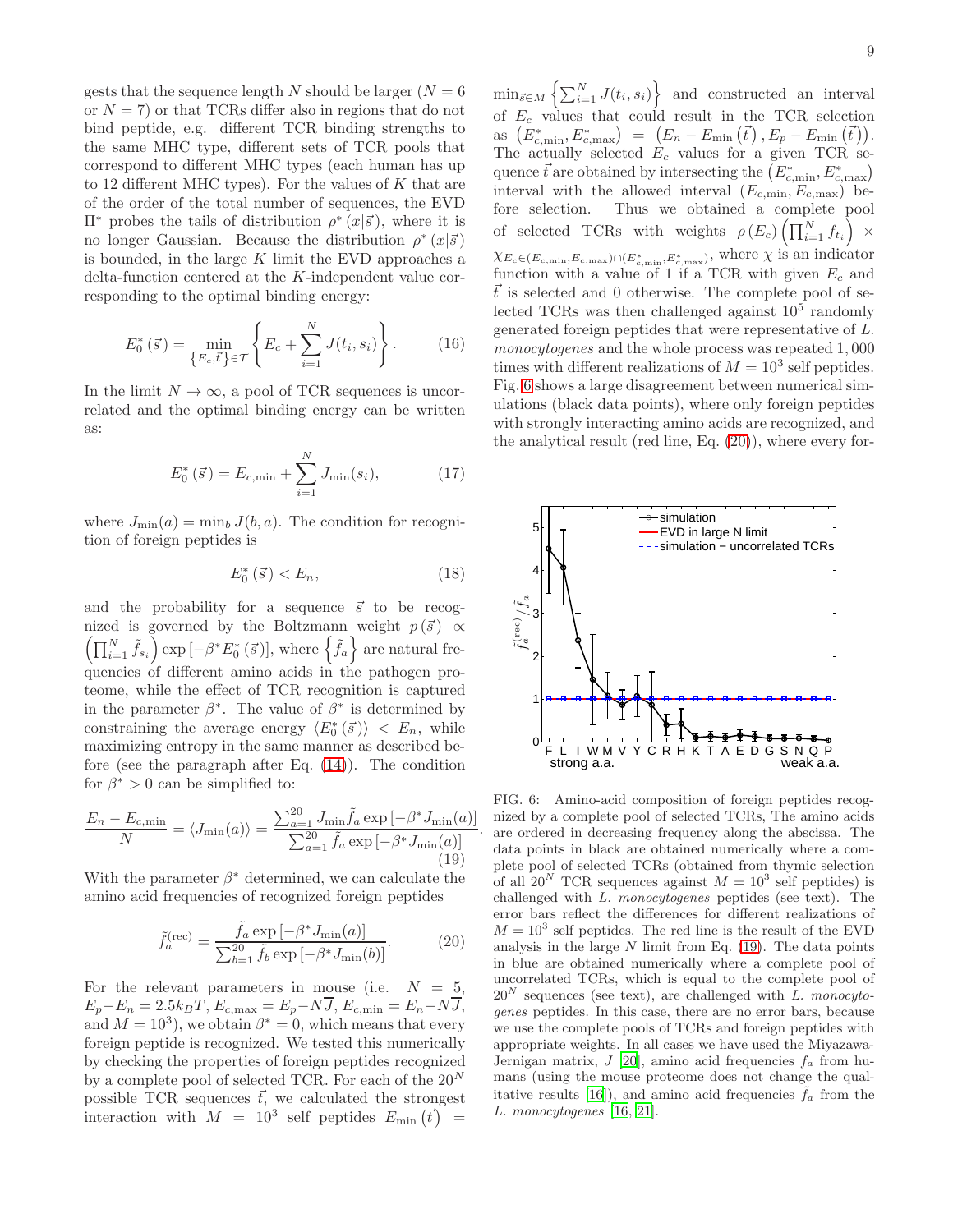eign peptide is recognized. Because the selected TCR sequences are correlated, we also tested the effect of correlations. Since  $f_a^{(sel)} > 0$  for every amino acid a and  $\rho^{\text{(sel)}}(E_c) > 0$  for all allowed  $E_c$  values, the complete pool of uncorrelated TCRs correspond to all  $20<sup>N</sup>$  sequences and all possible interaction values with MHCs,  $E_c$ , with weights  $\rho^{(\text{sel})}(E_c) \prod_{i=1}^{N} f_{t_i}^{(\text{sel})}$ . When a foreign peptide is tested against the complete pool of TCRs, it finds a TCR that results in optimal binding energy (Eq. [\(17\)](#page-8-3)). To numerically calculate the amino acid frequencies of foreign proteins recognized by complete uncorrelated pool of TCRs, we generate all possible  $20<sup>N</sup>$  foreign peptide sequences with appropriate weights  $\left(\prod_{i=1}^N \tilde{f}_{s_i}\right)$ . A foreign peptide sequence  $\vec{s}$  is then recognized if the optimal binding energy (Eq. [\(17\)](#page-8-3)) exceeds the recognition threshold (Eq. [\(18\)](#page-8-4)). The numerical result for uncorrelated TCRs (blue data points) agrees very well with the analytical results (red line), which indicates that the correlations in selected TCR sequences (black data point) have an important role.

#### Escape of autoimmune T cells

Thymic selection is not perfect and autoimmune T cells, which interact strongly with self pMHCs, can escape from the thymus. Due to stochastic effects, it may happen that a diffusing T cell in the thymus never interacts with some peptides that would lead to negative selection. Also, even if a TCR binds strongly to a selfpMHC, it can escape with some probability because the negative selection threshold is not sharp. Here we only focus on the latter effect, which can be modeled with a soft threshold for negative selection. For a TCR  $\vec{t}$  that interacts with self-peptide  $\vec{s}$ , the probability of negative selection is assumed to be

$$
P_n\left(\vec{t},\vec{s}\right) = \frac{1}{1 + \exp\left[-\left(E_{\text{int}}\left(\vec{t},\vec{s}\right) - E_n\right)/\sigma_n\right]},\tag{21}
$$

where the parameter  $\sigma_n$  denotes the softness of negative selection threshold. For a TCR that interacts strongly with self-pMHC  $(E_{int} < E_n)$  the probability of negative selection is close to 1, while for a TCR that interacts with self-pMHC weakly  $(E_{int} > E_n)$  the probability of negative selection is small. Similarly we can define the probability for positive selection  $P_p$  with the corresponding softness  $\sigma_p$ . From experiments [\[12\]](#page-10-7) we know that the threshold for positive selection is softer  $(\sigma_p > \sigma_n)$ . In this case thymic selection is modeled by testing each TCR sequence with all self-pMHCs: for each self-peptide we calculate the corresponding probabilities  $P_p$  and  $P_n$ of positive and negative selection, then we draw two uniformly distributed random numbers  $r_p$  and  $r_n$  from the  $(0, 1)$  interval and a TCR is positively (negatively) selected if  $r_p < P_p$   $(r_n < P_n)$ . After thymic selection is

completed, we check if any of the selected TCRs interacts strongly with any self-peptide  $(E_{\text{int}} < E_r = E_n)$ . Deterministic criteria are now used because strong interaction free energy leads to high probability of T cell activation. Any other deterministic or stochastic criteria would not qualitatively change the results. We find that the introduction of soft thresholds for positive and negative selection does not qualitatively change the results reported earlier regarding the composition of selected TCRs, etc. (Fig. [7a](#page-10-8) and data not shown). Fig. [7b](#page-10-8) shows that increasing the softness of the threshold for negative selection  $\sigma_n$  increases the chance of escape of autoimmune TCRs. This is because strongly interacting TCRs are negatively selected with lower probability when the threshold for negative selection is softer. Interestingly, the ratio of the number of autoimmune T cells to the number of selected T cells seems to be roughly constant with the number  $M$  of self-peptides used during the development in thymus (Fig. [7c](#page-10-8)). The fraction of autoimmune  $T$  cells increases with  $M$ , but the rate of increase is small for large  $M$ . Note that with increasing number of self peptides M both the nominator and denominator are decreasing, but the ratio is roughly constant.

#### DISCUSSION

In this paper we extend our understanding of the problem of how the thymus designs a T cell repertoire that is both specific and degenerate for pathogenic peptide recognition. Previously [\[16](#page-11-2)[–18\]](#page-11-4) we argued that for selection against many self-peptides, negative selection imposes a constraint which results in selected TCR sequences composed of predominantly weakly interacting amino acids. We now find additionally that negative selection also results in selected TCRs that bind relatively weakly to MHC. But, interactions with MHC cannot be arbitrarily weak as that would prevent proper TCR orientation on MHC and peptide recognition.

Binding of such TCRs to pathogenic peptides is sufficiently strong for recognition only when pathogenic peptides are composed of predominantly strongly interacting amino acids. This is not too restrictive for the immune system, because several pathogenic peptides are derived from pathogenic proteins and presented to T cells. It is enough for T cells to recognize just a few pathogenic peptides, to activate the immune system and clear the infection. This may contribute to why there are only a few immunodominant peptides corresponding to any infection.

Equations [\(15\)](#page-6-2) and [\(20\)](#page-8-1) provide an analytical expression that captures the characteristics of amino acids of the recognized foreign peptides. Figures [5](#page-7-1) and [6](#page-8-0) show that the analytical result is not very accurate for short  $(N = 5)$  $(N = 5)$  $(N = 5)$  peptide sequences and we showed (Figs. 5 and [6\)](#page-8-0) that this is due to the correlations in selected TCR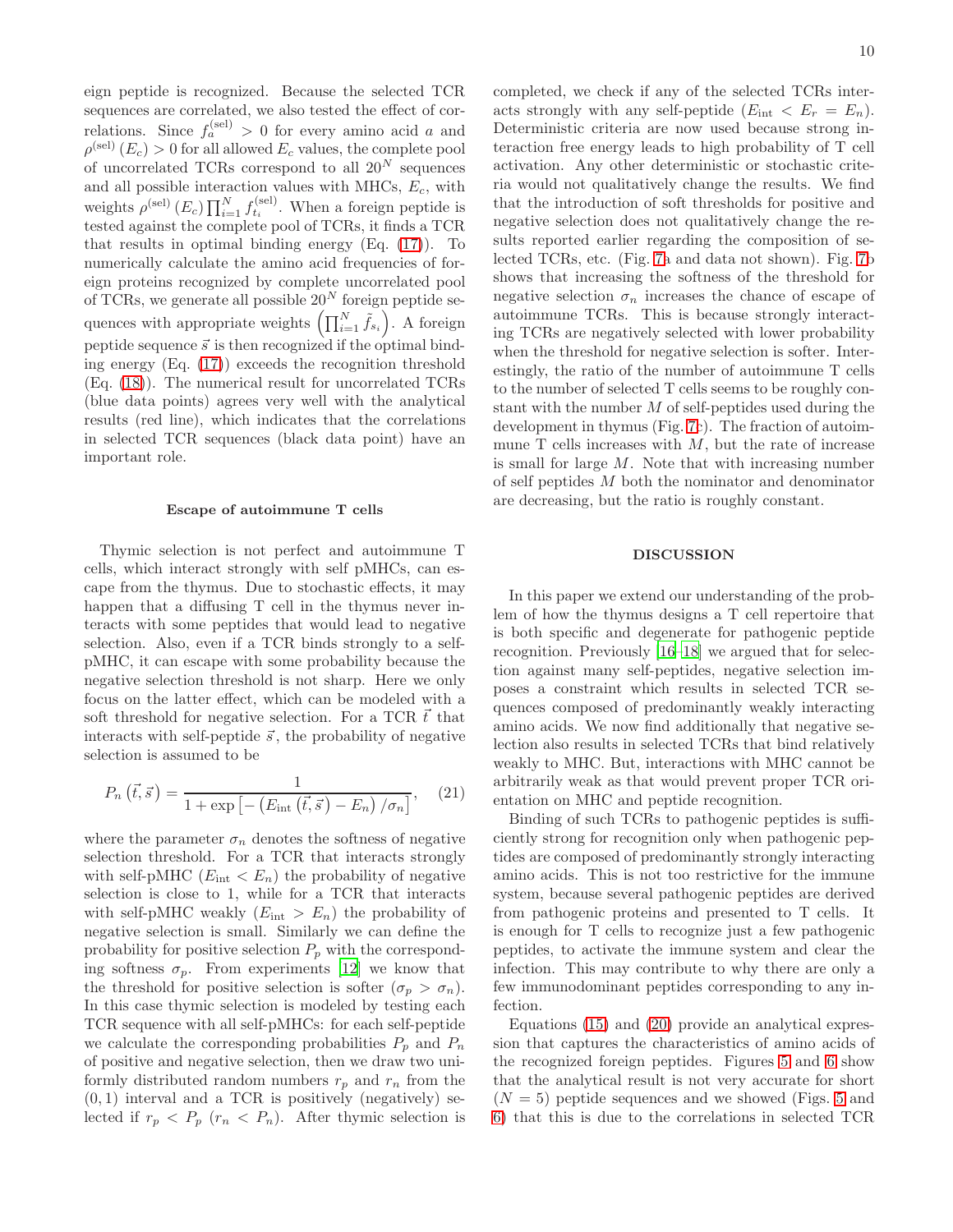

<span id="page-10-8"></span>FIG. 7: Thymic selection with soft thresholds for positive and negative selection. a) Histogram of the number of important contacts (defined in text) with which T cells recognize pathogenic peptides. This result and other characteristics of selected TCRs (data not shown) are qualitatively equivalent to the results obtained with sharp thresholds for positive and negative selection (Figs. [1](#page-2-0) and [3\)](#page-5-0). b) Ratio of the numbers of escaped autoimmune TCRs and selected TCRs as a function of the softness of the threshold for negative selection  $\sigma_n$ . Fraction of autoimmune TCRs increases with  $\sigma_n$ , until the softness of the thresholds becomes of the same order as the separation between the thresholds of positive negative selection,  $\sigma_n + \sigma_p \sim E_p - E_n$ .  $\sigma_p = 1k_BT$ ,  $M = 10^3$ . c) Ratio of the numbers of escaped autoimmune TCRs and selected TCRs as a function of the number of types of self peptides  $(M)$ . Fraction of autoimmune TCRs increases with M and is roughly constant for large  $M$ , however the absolute numbers of TCRs are decreasing with M.  $\sigma_p = 1k_BT$ ,  $\sigma_n = 0.1k_BT$ . The error bars in (b) and (c) correspond to the standard deviation of the fractions of escaped TCRs obtained from repeating the thymic selection process many times.

sequences. In the future it would be interesting to study how (or if) these correlations vanish as peptide sequence length  $(N)$  is increased.

It is known that people who express a particular MHC type called HLA-B57 are more likely to control HIV infection than people without this MHC [\[25](#page-11-12), [26](#page-11-13)]. In a previous study [\[18](#page-11-4)] we found that HLA-B57 bind  $\sim$  6 times fewer peptides than MHC molecules that are associated with faster progression to AIDS. This means that TCRs restricted for HLA-B57 are selected against fewer types of self peptides in the thymus, which results in a more crossreactive T cell repertoire (Fig. [3a](#page-5-0) and Fig. [7a](#page-10-8)). In that study we showed that more cross-reactive T cell repertoire could contribute to better control of HIV infection. Interestingly, people expressing HLA-B57 are also more prone to autoimmune diseases [\[27,](#page-11-14) [28\]](#page-11-15). We also studied the escape of autoimmune T cells from the thymus as a function of the number of self peptides  $M$ . While the ratio of escaped autoimmune T cells to selected T cells is roughly independent of M in the relevant regime ( $M \sim$ a few thousands, Fig. [7c](#page-10-8)), the absolute numbers of escaped autoimmune T cells is higher. This implies that the rate of escape of autoimmune T cells could be higher in people expressing HLA-B57.

Note, however that allowing escape of autoimmune TCRs by having a soft threshold for negative selection does not alter our qualitative results regarding the characteristics of selected TCRs, and the origins of specific and degenerate TCR recognition of pathogen.

This work was supported by the Ragon Institute

(A.K.C., A.K.), National Institutes of Health (NIH) Grant No. 1-PO1-AI071195-01 (A.K.C., M.K.), NSF Grant No. DMR-08-03315 (M.K.), and a NIH Directors Pioneer award (to A.K.C.).

- <span id="page-10-0"></span><sup>∗</sup> Electronic address: [arupc@mit.edu](mailto:arupc@mit.edu)
- <span id="page-10-1"></span>[1] C. Janeway, P. Travers, M. Walport, and M. Shlomchik, Immunobiology (Garland Science, New York, 2004), 6th ed.
- <span id="page-10-2"></span>[2] E. R. Unanue, Annu. Rev. Immunol. 2, 395 (1984).
- <span id="page-10-3"></span>[3] E. S. Huseby, J. White, F. Crawford, T. Vass, D. Becker, C. Pinilla, P. Marrack, and J. W. Kappler, Cell 122, 247  $(2005).$
- <span id="page-10-4"></span>[4] E. S. Huseby, F. Crawford, J. White, P. Marrack, and J. W. Kappler, Nat. Immunol. 7, 1191 (2006).
- <span id="page-10-5"></span>[5] H. von Boehmer, I. Aifantis, F. Gounari, O. Azogui, L. Haughn, I. Apostolou, E. Jaeckel, F. Grassi, and L. Klein, Immunol. Rev. 191, 62 (2003).
- [6] G. Werlen, B. Hausmann, D. Naeher, and E. Palmer, Science 299, 1859 (2003).
- [7] K. A. Hogquist, T. A. Baldwin, and S. C. Jameson, Nat. Rev. Immunol. 5, 772 (2005).
- <span id="page-10-6"></span>[8] O. M. Siggs, L. E. Makaroff, and A. Liston, Curr. Opin. Immunol. 18, 175 (2006).
- [9] P. Bousso, N. R. Bhakta, R. S. Lewis, and E. Robey, Science 296, 1876 (2002).
- [10] J. A. M. Borghans, A. J. Noest, and R. J. de Boer, Eur. J. Immunol. 33, 3353 (2003).
- [11] A. Scherer, A. Noest, and R. J. de Boer, Proc. R. Soc. London Ser. B 271, 609 (2004).
- <span id="page-10-7"></span>[12] M. A. Daniels, E. Teixeiro, J. Gill, B. Hausmann,